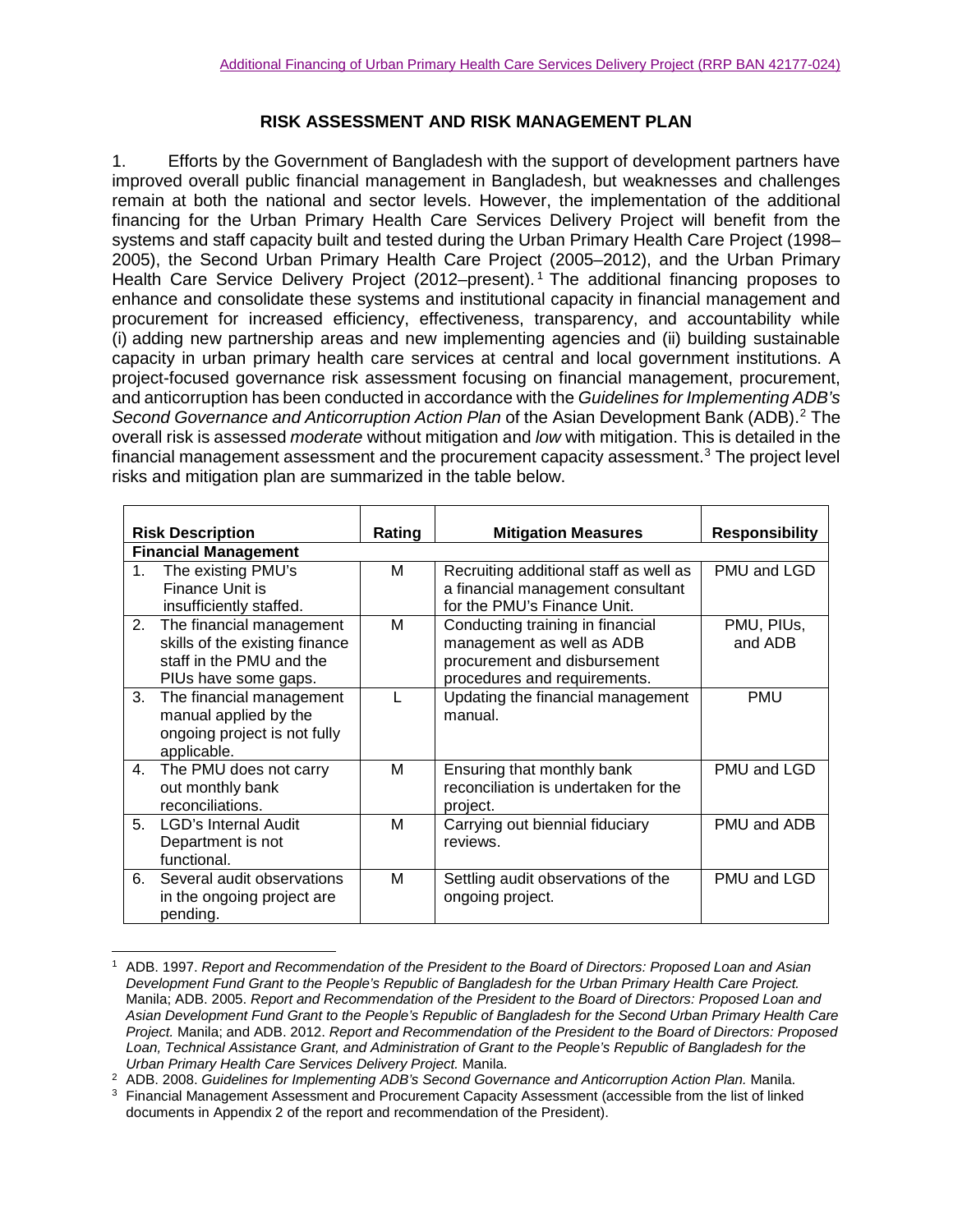|    | <b>Risk Description</b>                                                                                                                                                                                                 | Rating       | <b>Mitigation Measures</b>                                                                                                                                                                                                                                                                                                                                                                        | <b>Responsibility</b>       |
|----|-------------------------------------------------------------------------------------------------------------------------------------------------------------------------------------------------------------------------|--------------|---------------------------------------------------------------------------------------------------------------------------------------------------------------------------------------------------------------------------------------------------------------------------------------------------------------------------------------------------------------------------------------------------|-----------------------------|
|    | 7. The PMU and PIUs face<br>challenges in undertaking<br>comprehensive monthly<br>and quarterly financial<br>reporting.                                                                                                 | М            | Providing training on financial<br>reporting requirements and<br>procedures to PMU and PIU<br>finance staff.                                                                                                                                                                                                                                                                                      | PMU and LGD                 |
|    | <b>Procurement Management</b>                                                                                                                                                                                           |              |                                                                                                                                                                                                                                                                                                                                                                                                   |                             |
| 1. | Although the PMU/LGD<br>and LGED have<br>experienced staff to<br>undertake the procurement<br>required to implement the<br>project, they will have to<br>perform about 90% of the<br>project procurement<br>activities. | M            | Risk monitoring recommended:<br>Annual procurement plan<br>(i)<br>prepared and schedule of<br>procurement timeline to be<br>followed strictly.<br>An experienced procurement<br>(ii)<br>expert to support throughout the<br>bidding process.<br>(iii) Provide frequent training to<br>procurement staff on national<br>and ADB guidelines on the<br>procurement of goods, works,<br>and services. | PMU, LGD and<br><b>LGED</b> |
| 2. | PMU/LGD and LGED use<br>practices inconsistent with<br>national procurement law,<br>rules, and bidding<br>documents suitable for<br>ADB-funded procurement.                                                             | $\mathsf{L}$ | Risk documentation/identification:<br>The difference between timelines<br>planned and required at different<br>stages of procurement documented<br>to draw attention to risks without<br>needing to monitor them.                                                                                                                                                                                 | PMU, LGD and<br><b>LGED</b> |
| 3. | Record keeping is<br>inadequate to enable<br>internal or external audit of<br>procurement processes.                                                                                                                    | M            | Risk monitoring recommended:<br>Appropriate documentation is made<br>for procurement activities to support<br>dispute resolution and periodic<br>audits.                                                                                                                                                                                                                                          | PMU, LGD and<br><b>LGED</b> |
| 4. | PMU/LGD and LGED do<br>not promote<br>nondiscriminatory<br>participation and<br>transparent tender<br>processes (including<br>advertisement, tender<br>documentation, tender<br>evaluation, complaints<br>mechanism).   | M            | Risk monitoring recommended:<br>(i) Wide publicity of tenders for<br>greater participation ensured.<br>(ii) Activities at different stages of<br>procurement, selling, and<br>receipt of tender documents,<br>tender evaluation, contract<br>award, and receipt of goods<br>properly recorded.<br>(iii) Complaints mechanism to be<br>functional.                                                 | PMU, LGD and<br><b>LGED</b> |
| 5. | PMU/LGD and LGED have<br>inadequate ethics and<br>anticorruption measures in<br>place.                                                                                                                                  | M            | Risk monitoring recommended:<br>Strictly required to follow Public<br>(i)<br>Procurement Rules, 2008 with<br>code of ethics.<br>(ii) Required to avoid any potential<br>conflict of interest.                                                                                                                                                                                                     | PMU, LGD and<br>LGED        |